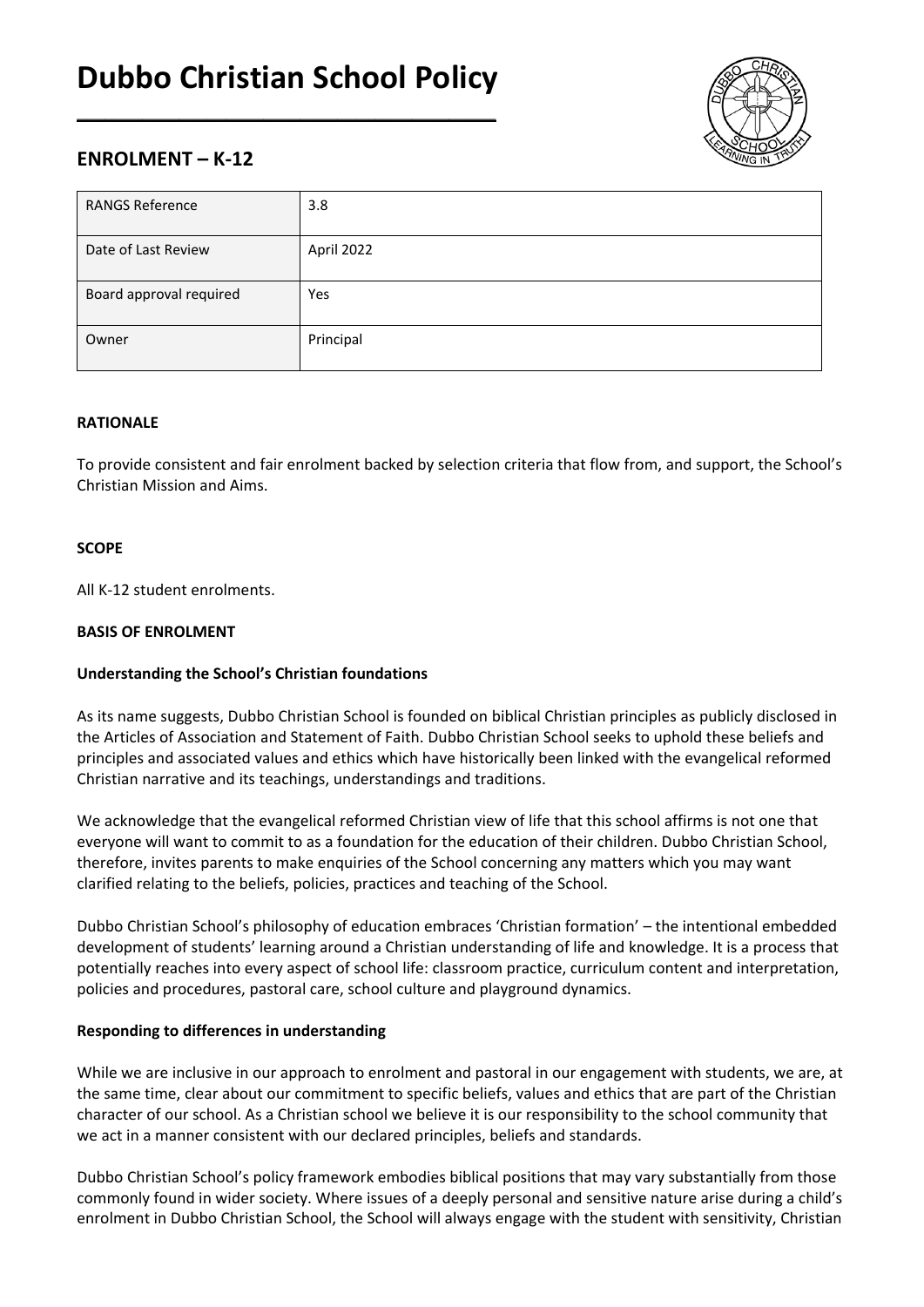grace and compassion. The School will not discriminate unlawfully against people, but it will assert its right to respond in a manner consistent with its declared beliefs and standards.

Dubbo Christian School respects the right of parents and students to privacy in all matters that are grounded in personal beliefs and choices and will, therefore, scrupulously avoid any public disclosures around the details of any particular case on which the school may differ with a student or their parents. Likewise, the School would call on parents, staff, students and the media to respect the sensitivity of such issues and the right of all parties to privacy in dealing with such situations.

The Principal is the only person authorised by the School Board to make public comment on any issue on behalf of the School.

## **TAKING PART IN THE ENROLMENT PROCESS**

Families engage with the enrolment process on the following understanding:

## **Basis of taking part**

- You will disclose fully to the School all information requested in enrolment forms.
- You will assess in detail the School's ability to serve the learning needs of your child.
- The School will disclose fully to you the enrolment criteria, foundational beliefs and values, philosophy of education, biblical culture and ethos of the school and specific positions on relevant issues of interest to you.
- The School will require written commitment by you to have your children involved fully in all aspects of the program of the School; to support fully the enrolment criteria and the biblical culture and ethos of the School.
- The Principal will undertake a risk assessment, including contacting previous School/s. In situations where it is deemed there is significant risk to other students or the school community, the Principal reserves the right to deny enrolment.
- Australian Law applies, including any exemptions that may be currently available.

## **Selection criteria**

Dubbo Christian School will assess all applications to enrol against the following criteria. We will enrol those children:

- Whom we judge to be best able to benefit from the educational program we offer
- Who demonstrate a willingness to participate in the full range of activities we offer, and
- Whose families understand and are willing to commit to the Christian aims and purposes of the School.
- Kindergarten enrolments will only be accepted for students who have turned five (5) years old on or before 31 January.

## **Enrolment Priorities**

- 1. Children of employees of Dubbo Christian School or Wellington Christian School are automatically accepted subject to the guidelines above.
- 2. Siblings of existing families at either Dubbo Christian School or Wellington Christian School.
- 3. Other applications in the order they are received and subject to availability of places.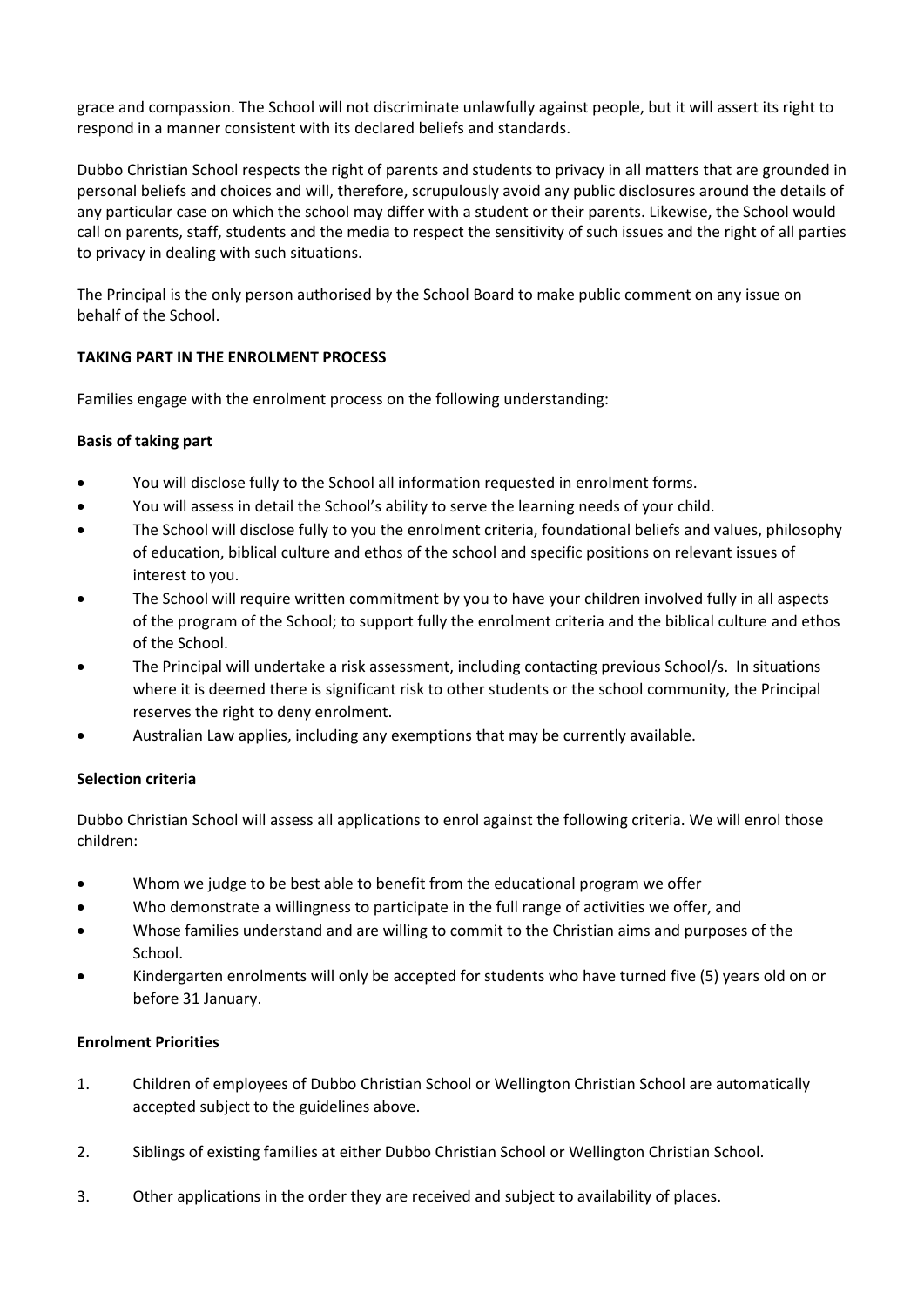#### **ENTRY POINTS AND DEFERMENT**

#### **Points at which we take in new students**

Students can enrol at any year level.

We advise parents to apply for entry for their child well before the desired year of entry.

After we have offered all current places, we will draw up a waiting list and will use this list to make later offers of enrolment as places become available.

#### **You cannot defer an offer**

If we offer a student a place for a particular entry point, that offer only applies to that point of entry: it does not apply for a later entry point. For example, if we offer a child a place at the School starting in Year 7, but the parents then decide that they wish to defer the child's entry until Year 10 they cannot defer the original offer to take it up at the later entry point. In these circumstances we will put the child on the normal waiting list and will reconsider their application at the next entry point, or as places become available.

## **ENROLMENT TIMETABLE**

| <b>OUR ACTION</b>                                                                                                                                                                                                                                  | PARENTS' ACTION                                                                                                                                                                                       | <b>COMMENTS</b>                                                                                                                                                                                                                                                                                                                                                                                          |
|----------------------------------------------------------------------------------------------------------------------------------------------------------------------------------------------------------------------------------------------------|-------------------------------------------------------------------------------------------------------------------------------------------------------------------------------------------------------|----------------------------------------------------------------------------------------------------------------------------------------------------------------------------------------------------------------------------------------------------------------------------------------------------------------------------------------------------------------------------------------------------------|
| We develop a list of<br>prospective students from<br>completed Application to<br>Register forms                                                                                                                                                    | Parents may have their child<br>placed on the list of prospective<br>students by completing an<br>Application to Register form and<br>paying the Registration Fee.                                    | As we receive each form we add the child's<br>$\bullet$<br>name and contact details to our list of<br>prospective students for the relevant year.<br>The Registration Fee (as per the current Fee<br>$\bullet$<br>Schedule) is non-refundable and paying it does<br>not guarantee a place.                                                                                                               |
| We send an Application to<br>Enrol form to parents of<br>each child on the list of<br>prospective students                                                                                                                                         | If parents wish to proceed with<br>their application they will<br>complete the Application to Enrol<br>form and return it along with the<br><b>Enrolment Application Fee</b>                          | $\bullet$<br>Early in the year before their<br>desired entry, we will send to<br>the parents of each child on the prospective<br>students list an Application to Enrol form.<br>The Enrolment Application Fee (as per the<br>$\bullet$<br>current Fee Schedule) is non-refundable and<br>paying it does not guarantee a place.                                                                           |
| We receive and process<br>completed Applications to Enrol.<br>We will assess applications<br>against our selection criteria.<br>Students with identified learning<br>needs will be invited to be part of<br><b>Collaborative Planning Meetings</b> |                                                                                                                                                                                                       | We must receive all completed applications to<br>enrol before 8 December in the year before the<br>prospective students' desired entry time.<br>Applications received after this date may not be<br>able to be processed in time for a start on the first<br>day of the new year although every effort will be<br>made to do so.                                                                         |
| We will select prospective<br>students to interview and notify<br>parents or we may notify them<br>that we have decided not to<br>consider their child for a place at<br>the school.                                                               | Attend interview with their child at<br>the time arranged.                                                                                                                                            | Parents must bring copies of the two most recent<br>school reports and, for students beyond Year 3, the<br>most recent NAPLAN results if any of these are<br>more recent than those submitted with the<br>Enrolment Application. An interview doesn't<br>guarantee an offer of a place                                                                                                                   |
| Offer of a place which includes<br>mailing an enrolment contract.                                                                                                                                                                                  | Accept the offer of a place by<br>$\bullet$<br>signing the Enrolment<br>Confirmation within the<br><b>Enrolment Contract and paying</b><br>the non-refundable Family<br>Bond; or<br>Reject the offer. | The number of places offered reflects the<br>$\bullet$<br>number of positions available. We will advise<br>parents if we are offering a place, if we're<br>placing their child on a waiting list, or if we are<br>not able to consider their child for a place.<br>The Family Bond is payable<br>$\bullet$<br>when the first child in the family commences,<br>within 1 month of the offer of enrolment. |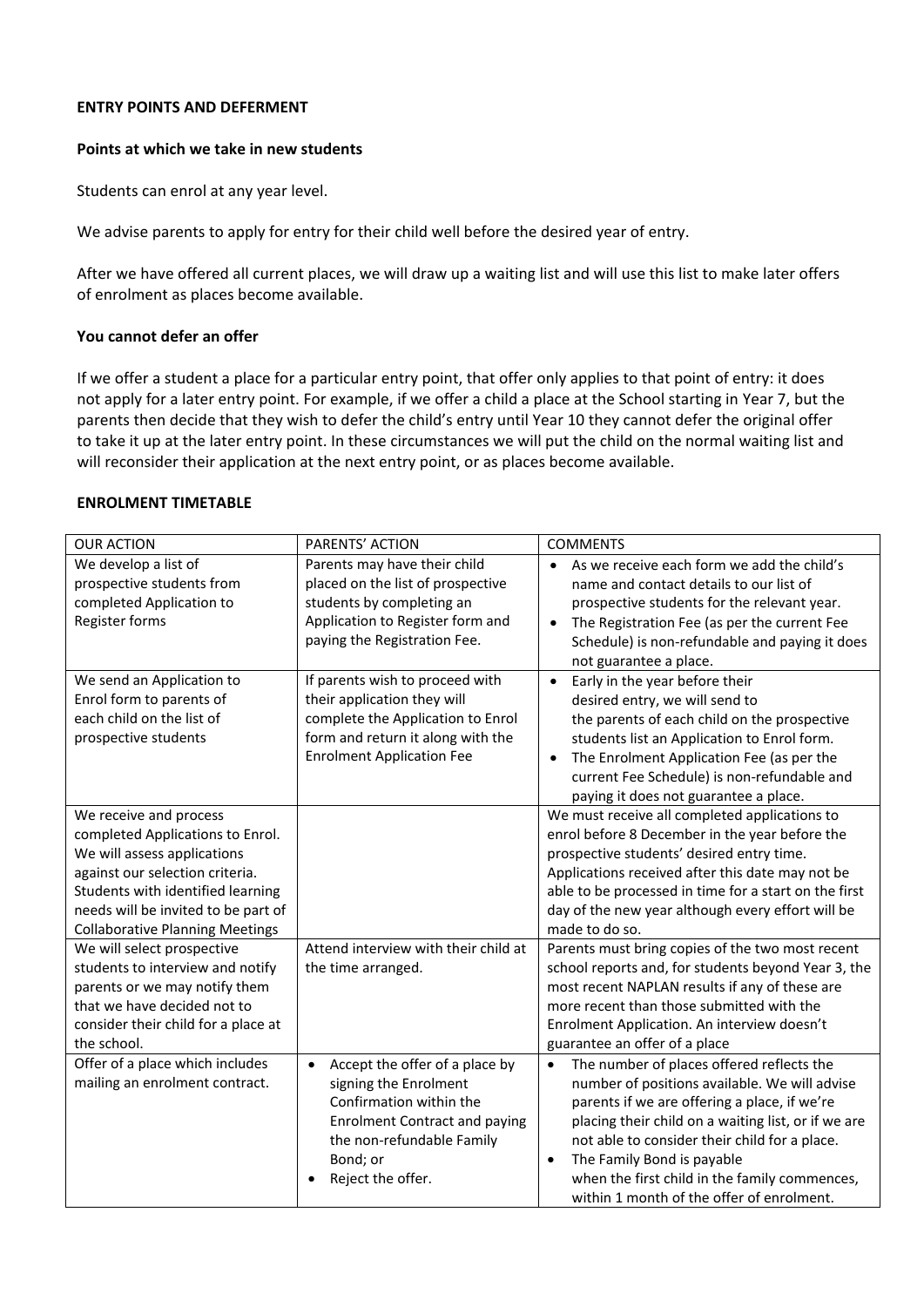#### **FEES DURING THE ENROLMENT PROCESS**

We will charge:

- A Registration Fee (as per the current Fee Schedule) to be paid by the parents and forwarded with the Application to Register form. This amount is non-refundable and does not guarantee a place at the school.
- An Enrolment Application Fee (as per the current Fee Schedule) to be paid by the parents and forwarded with the Application to Enrol form. This amount is non-refundable and does not guarantee a place at the school.
- A Family Bond (as per the current Fee Schedule) to be paid by the parents when they accept an offer of a place. This Bond is refundable at the point of withdrawal or completion (whichever comes first) provided that parents give the required notice of withdrawal.

#### **PRIVACY OF INFORMATION SUPPLIED**

As detailed in the Schools' Privacy Policy (available on the School website) all enrolment information supplied by parents and guardians during the enrolment process will be kept confidential and only accessed for the purposes described in the Privacy Policy. If an application to enrol is not successful we will retain the information, with the permission of the parents, in case a place should become available later.

#### **ENROLMENT CONTRACT**

Parents may accept a place for their child by signing the Enrolment Confirmation within the Enrolment Contract and paying the Family Bond. This will establish the parents' agreement to support the school ethos, rules and policies, to pay the School Fees, to accept the Terms of Enrolment and the consequences of suspension or termination of enrolment.

#### **Parents' Declaration**

In completing the Application to Enrol form we will ask the parents to declare that to the best of their knowledge they have:

- Disclosed any special needs of their child
- Provided a copy of any Parenting or Restraint Order that applies to the prospective student and parent(s)
- In the case of overseas enrolments, provided any relevant visa documentation, and
- Completed fully the Application to Enrol form.

If a parent withholds information relevant to the registration and enrolment process then we will reserve the right to refuse, or terminate the enrolment on these grounds.

#### **Obligation to attend all School activities**

When a place at the School is accepted the student will be expected to attend all the activities of the School, including all classes, and all relevant extra-curricular activities. Students are encouraged to attend school community events such as Dedication Service, Thanksgiving Service, Concerts and Shows.